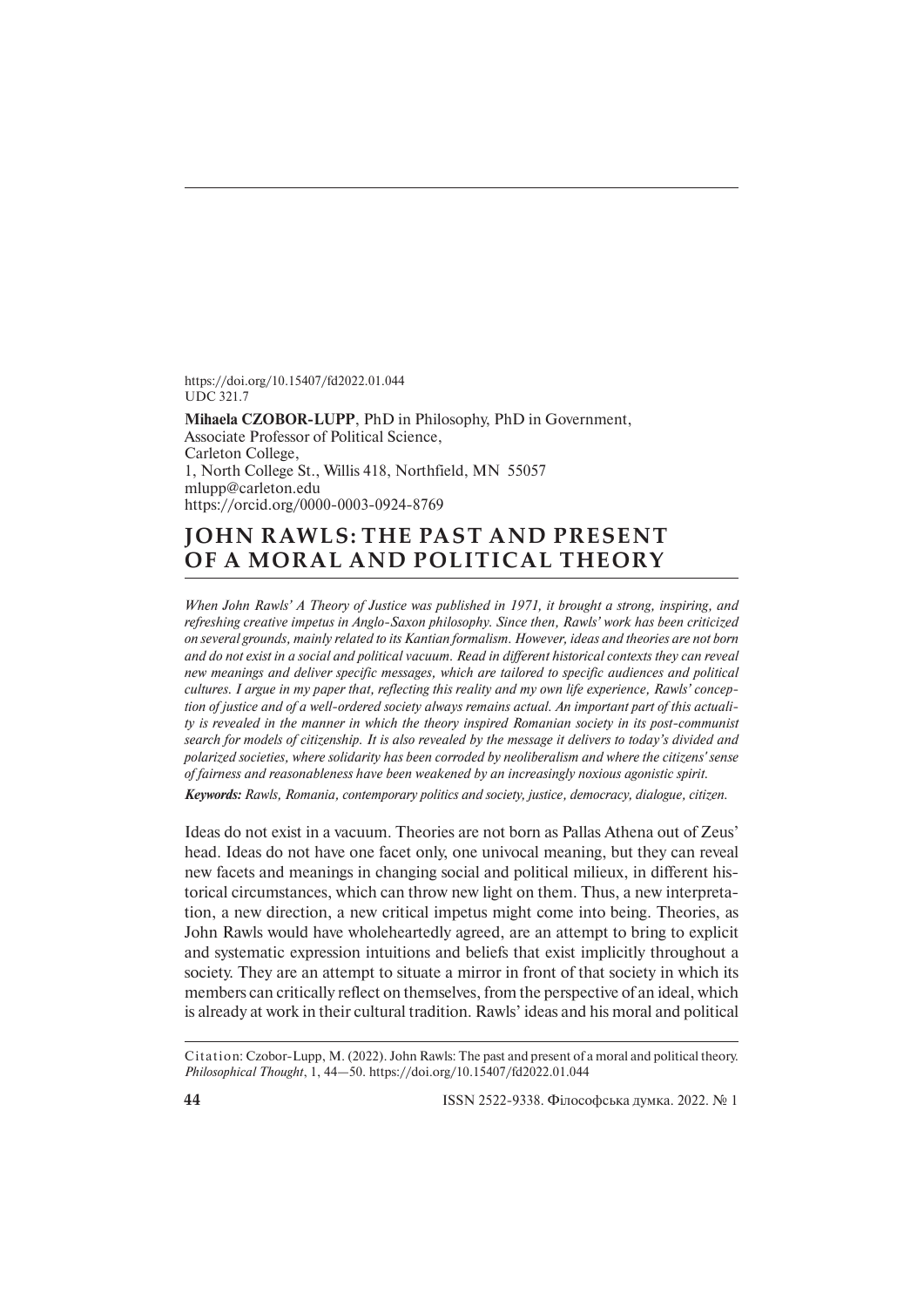theory had in the last half of a century a lively and changing trajectory. To look at Rawls' moral and political theory with today's eyes against the background of a post- cold war world, of a post 9/11 reality, and of a post 2009 world, which is still scared by the effects of the last great recession, might help throw a critical look on contemporary societies. Such a look might provide wise insight into what our societies are missing and need to address if justice is to have a reality at all in our lives.

When *A Theory of Justice* was published in 1971 it brought with it an inspiring and refreshing approach to moral and political theory. Against the background of an Anglo-Saxon tradition of analytical philosophy with its prudent reticence to big theoretical constructions and to speculative boldness, Rawls dared to precisely propose this: a theory and a vision. Moreover, against a long-lasting tradition of utilitarianism in the Anglo-Saxon moral and political philosophy, Rawls dared to build his theory on the assumptions of Kantian and Aristotelian morality and politics. It was, in a sense not only a revolutionary book, because it aimed to change the theoretical paradigm, but also a path opening work, one that expanded the social, moral, and political vision in the United States, in a country so much in the avantgarde of capitalism and so much in need of an infusion of social-democratic and socialist ideas and ideals.

I discovered Rawls and his work after the end of the communist regime in my native country, Romania, in the early 1990s. This time again Rawls's *A Theory of Jus tice*, as well as his later-published *Political Liberalism* (1993) had a revolutionary and visionary impact on the philosophical community of Romania and in general on its intellectual community. Recently freed from the oppression, injustice, and distortions of politics and still deeply marred by the destruction of morality and humanity that communism made possible, philosophers in Romania were looking for inspiration to reinvent the public realm in their country. In need of rethinking was the idea of the moral person and the concept of the citizen. Above everything else, Romanian philosophers were looking for the templates of building a just society, one in which justice and fairness were not just words in a party document, but an institutional reality, and even more importantly a virtue and an attitude reflected by the way individuals interacted with each other in the public realm and by their capacity for civic friendship. It was Rawls' work that provided the ideas, the inspiration, and the enthusiasm.

Since 1971, Rawls' theory of justice has been criticized on many grounds and rightly so. One big target of the criticism was the proceduralism and the formalism of the original position. Particularly, the requirement that the representative parties, those who choose the principles of justice that would govern and structure a well-ordered society, should be under a veil of ignorance, thus not knowing their identities. The critics of Rawls saw the requirement as not being realistic because it did not take into consideration the diversity of a society and the particularities of human lives. Moreover, under criticism was also the unreasonable demand that when entering the public realm individuals leave behind in their private sphere their comprehensive doctrines, prominently, their religious beliefs.

ISSN 2522-9338. Філософська думка. 2022. № 1 **45**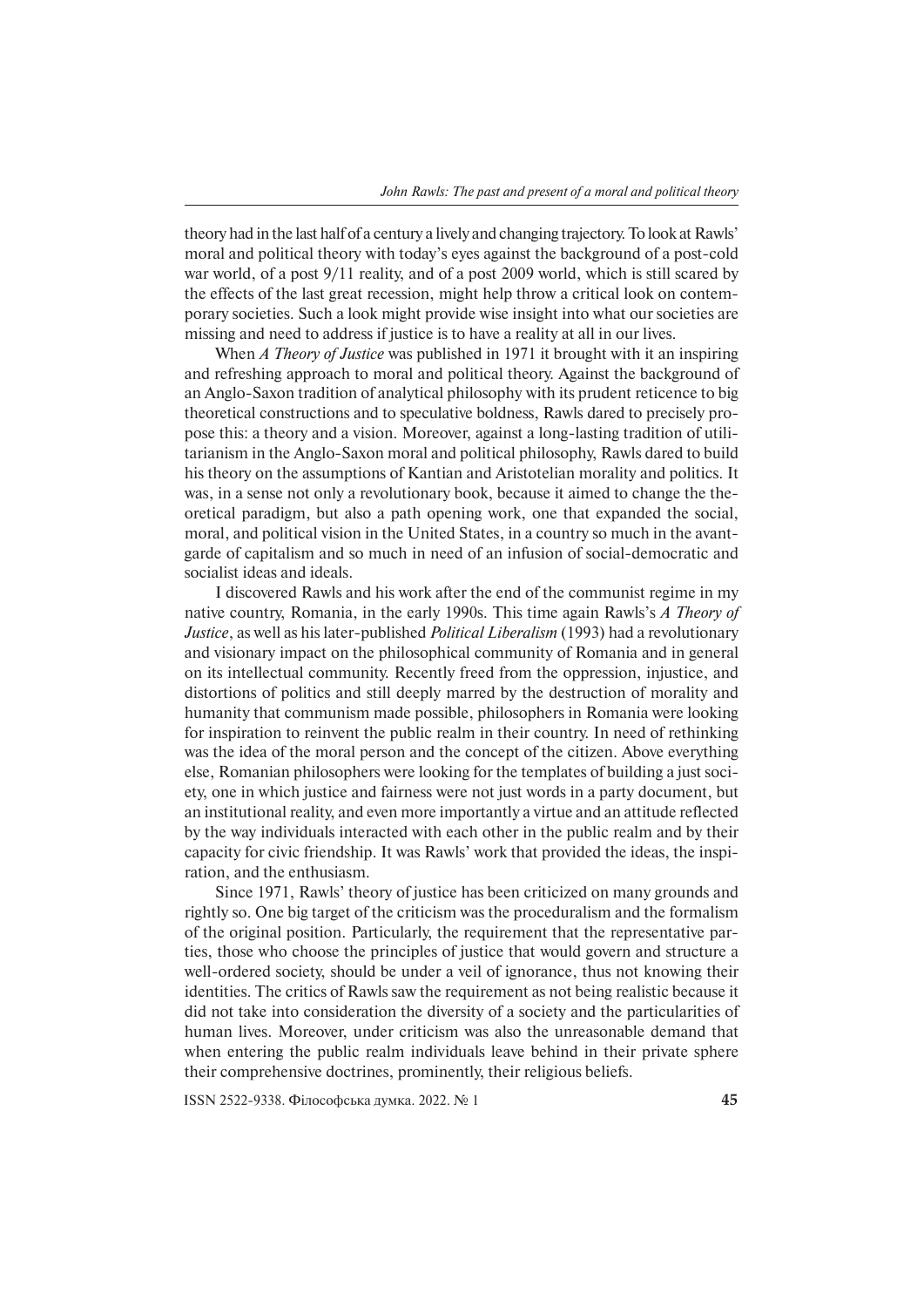The first criticism reflects the changing paradigm in moral and political philosophy since 1971, a change that, with feminism and post-colonial studies, and, in general, with the post-modern turn, started emphasizing difference, pluralization, and contextuality, that is, the local, cultural, and historical embedment of reason and of meaning, as well as the way power relations work in creating difference or obliterating it. The second criticism has gained ground more recently in attempts to rethink secularism and the role and presence of religion in the public sphere of multicultural societies. The idea is that since it is not reasonable to expect individuals to leave their religious beliefs at the door of the public realm and given the fact that multicultural societies bring together different conceptions of religion within the confines of the same society, religious reasons should not be banned from public discourse and from the deliberations that citizens have with each other in civil society. The idea is that religion, an important part of the comprehensive doctrines that Rawls wants to keep at bay from democratic politics, should not be left outside the realm of communication and religious reasons should be seen as valid, as a form of argument. The intention is to make religion part of a larger communicative and deliberative rationality. The process requires, on the one hand, the ability to see the reason in the religious belief, and, on the other hand, the willingness to expand the scope of reason and of what counts as a valid argument. The changes in the idea of deliberative rationality are in truth moving away from Rawls' proceduralism.

However, it seems to me that, political and social developments around the world in the last ten years, even twenty years, throw a new light on Rawls' conception of a well-ordered or just society and open yet another perspective from which to look at his idea of overlapping consensus (the idea that a common set of political ideas and values is the result of a dialogue made possible by individuals who are both rational and reasonable), or at the idea of primary goods (goods that should be equally or as equally as possible distributed in a just society). We witnessed recently, all over the world, a strong and destructive revival of nationalism and xenophobia, a reaction to the effects of globalization and neoliberalism, as well as to the influx of migration. Instead of being seen as complementary, difference is increasingly seen as being hostile, a menace to one's (national and individual) identity and security, as well as to one's individual well-being. Moreover, the concern with identity, which started as a legitimate call to regaining one's own voice and standing in relationship with other groups, particularly, in contexts of domination and subjugation, in short, as a call to justice, ended up in many cases as a form of self-absorbed identity politics that blinds itself to the position of the other and thus might even end by undermining plurality.

The results of these recent developments are the increasing division and polarization of contemporary societies, along the lines of national identity (true Frenchmen, true Romanians, true Americans versus foreigners, immigrants, naturalized citizens), along socio-economic and racial lines (which most of the time cannot be separated one from the other), or along cultural and ideological lines. In

**46** ISSN 2522-9338. Філософська думка. 2022. № 1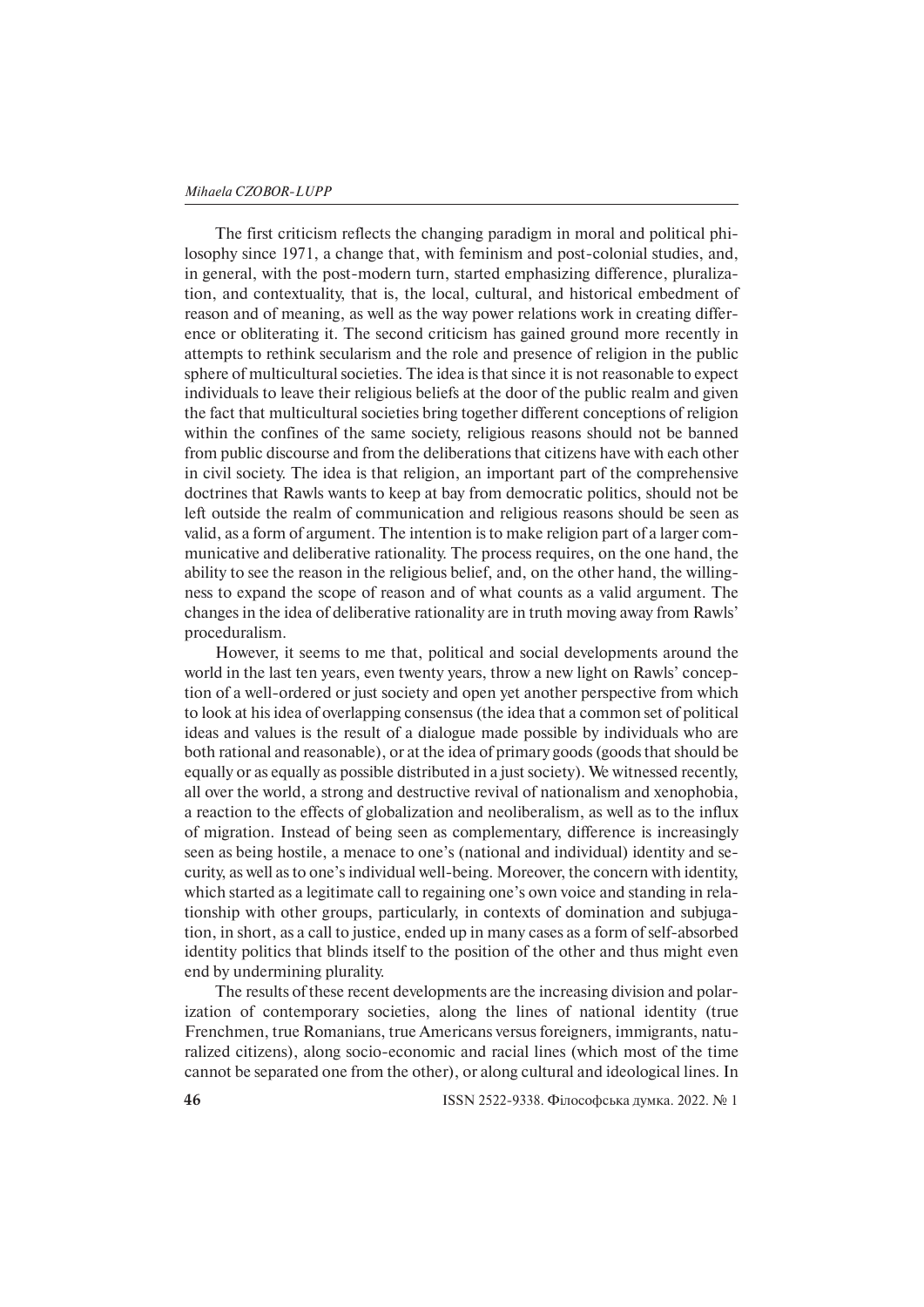short, it seems that what is missing today from a Rawlsian perspective in the political cultures of many societies is reasonableness. Missing are the virtues of reasonableness and fair-mindedness. Rawls thinks that in a just society, citizens are not only rational (have a conception of good, which they try to pursue and achieve in their private lives), but they are also reasonable. To be reasonable, almost a form of common sense and moderation, means to have a sense of justice: the sense that one exists in a community as a moral person, not simply as an individual. To thus see oneself means to be able to make room for others and be willing to cooperate with them. It means to show some good will towards them, even have faith in them, and grant them good intentions. As it also means to be prepared to discover and live with substantial and even unsolvable disagreements. If discussion in a plural society is to be possible at all then we should refrain ourselves from accusing each other of personal or group interests because such accusations generate hostility and resentment, being in fact a declaration of intellectual war. Reading Rawls' description of reasonableness, I cannot stop from thinking that American society and politics failed precisely in this respect, to create and preserve a political ethos where individuals and groups can practice the difficult art of conversation, an art which requires reasonableness, moderation, and the generous ability to have faith in each other's good intentions.

Among other things, to be reasonable also means to be willing to compromise. An important part of Rawls' argument, which I think has tremendous relevance in today's divided societies, is the idea that as moral persons, who can reach a compromise, we should be able to, at least to some extent, overcome a certain overconcern with our own identity and interests. The ability requires that we can somehow decentralize ourselves and our interests, that is, we can cease to see ourselves as being at the center. Such achievement would also allow us to see beyond our selfinterest and thus see ourselves, as Aristotle likes so much to put it, as members of the same sailing crew, navigating together the uncertain waters of a world fraught with global risks. It would also allow us to see ourselves, in Kant's words, as members of a kingdom of ends, as members of the community of humanity, as existing together, under the law, and as able of setting for ourselves ends that do not conflict with each other. It is precisely this ability, to imagine themselves as a community, as a society, and as being engaged together in a common enterprise, that today's citizens need to cultivate, to revive, and to revalue, so that they would be able to reinvent a vanishing community, the result of what Zygmunt Baumann calls "liquid modernity." This is a modernity of elusive responsibility from the elites and of constant dissolution of solidarity and of social networks of mutual support that we all experience in our everyday lives. By corroding the social bases of coexistence and in general, by destroying in many ways solidarity, the ability of human societies to create and sustain networks of solidarity, of mutual recognition and help, the world of today, much imbued with the values of neoliberalism, makes the task of reinventing community even more pressing. It seems to me that Rawls' quality of reasonableness could contribute to a reinvention of community along these lines.

ISSN 2522-9338. Філософська думка. 2022. № 1 **47**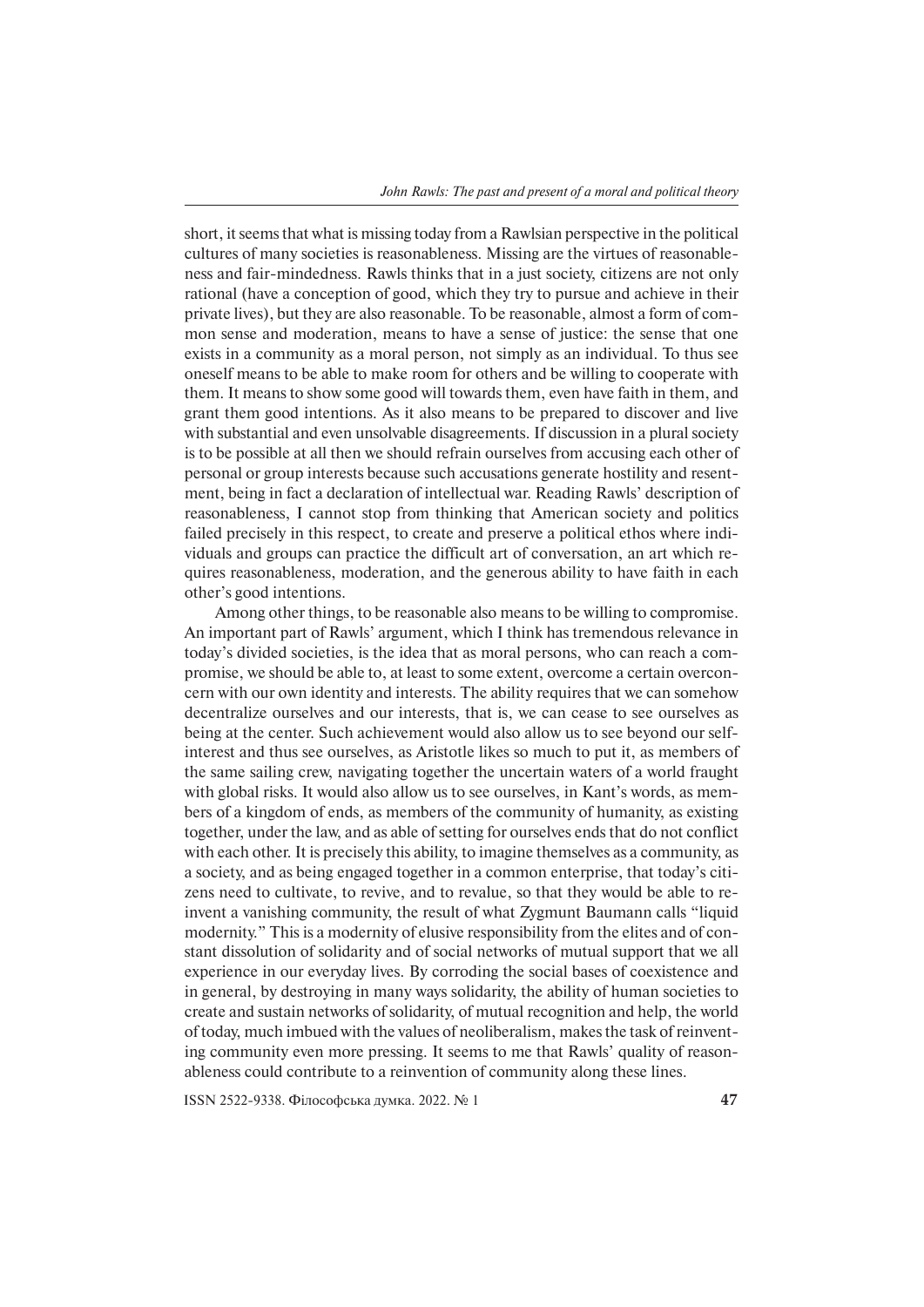The deepening divisions of contemporary societies and the radicalism that identity politics can show today make Rawls' idea of original position appear not so much as a call to ignoring one's identity and the struggle for asserting it, but rather as a device for and an invitation to reinvent coexistence once identity has been asserted, to restore commonality once the struggle has achieved its aims. The trouble is that the work of recognizing the importance of identity, collective and individual, led to a deepening of differences to the point where dialogue and communication across dividing lines became impossible. Read against the background of today's divided societies, Rawls' requirement of being under a veil of ignorance, when choosing the principles of justice, that is, of not knowing your identity and position in society, appears not so much as a procedural demand to ignore who one is. It rather appears as an invitation to think with an enlarged mentality, with a mentality that attempts to envision a society where we belong together. Given the contemporary understanding of politics after the model of war, Rawls' original position emphasizes the ability moral persons have to think of themselves, to imagine themselves as a community and to support, at the same time, institutional arrangements that provide just and fair opportunities, institutional arrangements that are fulfilling for what it means to be human, particularly, for the least disadvantaged members of society. From this perspective it is not being a victor and a winner that matters most but rather being able to provide for, to make possible a just society where fewer and fewer people need to join the ranks of the losers and the victims.

In *Social Unity and Primary Goods*, Rawls, sees primary goods as "the necessary con ditions for realizing the powers of moral personality" [Rawls, 1982: p. 166]. The most important primary good is respect and self-respect, a person's sense of his own value, as well as the sense that one's life has value and meaning for the larger society, that it matters, that it counts, that it has something to contribute. There is no need to say that in today's world, both on the local and the global level, the aggravating sense of most people that their lives are superfluous and precarious, that they do not even exist for the rest of society, that they are dispensable is ever growing, as the result the result of a deepening socio-economic inequality, generated and perpetuated by neoliberal globalization. In this context, Rawls' emphasis on the importance of the so cial bases of respect and self-respect gains a renewed relevance today and it becomes not only a call to social justice, but also a call to the revaluation of what is really of value in living a good and fulfilling life.

By making the social bases of respect and self-respect the most important primary good, in addition to the basic liberties, to freedom of movement and choice, and to income and wealth, Rawls makes us aware of the importance of creating in a just society an environment where individuals can develop and exercise their moral powers and advance their aims with self-confidence. The implication is that an important aspect of a good life is to be respected and recognized by others, it is to be given attention by them. As Tzvetan Todorov points out, it is the gaze, the attention, and the recognition of others that constitute our human existence. The idea is that what makes us fully human, which is more than simply being or living,

**48** ISSN 2522-9338. Філософська думка. 2022. № 1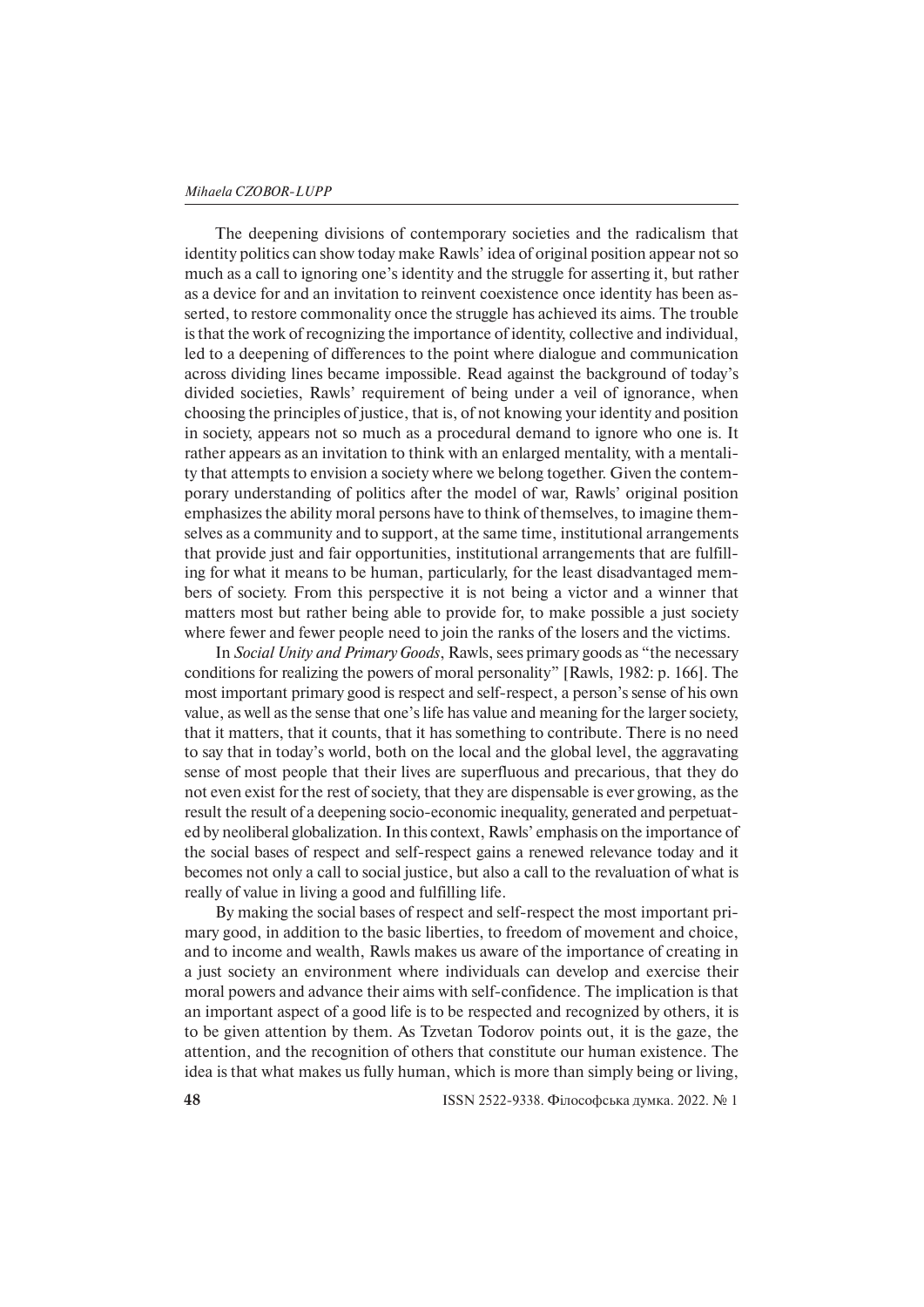is that others recognize our worth, care for us, and give us their attention, an act which also contributes to our self-confidence, to the feeling that who we are and what we do is worthy.

An important part of what a good and fulfilling life entails in Rawls' view is expressed by the Aristotelian Principle. The principle, "characterizes human beings as importantly moved not only by the pressure of bodily needs, but also by the desire to do things enjoyed simply for their own sakes, at least when the urgent and pressing wants are satisfied. The marks of such enjoyed activities are many, varying from the manner and way in which they are done to the persistence with which they are returned to at a later time. Indeed, we do them without the incentive or evident reward, and allowing us to engage in them can itself act often as a reward for doing other things" [Rawls, 1999: p. 379]. As Todorov points out, we are today obsessed with means to the detriment of the ends. Most of the time we first invent the means and only afterwards we ask ourselves about the ends they could help us achieve. Moreover, in today's fast-moving world, it becomes harder and harder to stop, slow down, and take the time to see the absolute and the meaning in our everyday lives, in their gestures, encounters, and events. Last but not least, in a world so intensely moved as ours by efficiency and results, more and more young people just set their life courses for the professions that will bring them money, success, and careers and less so for a liberal arts education, one that, it seems, as Martha Nussbaum once remarked, is much more needed by democracy than the profit-oriented mentality that we seem to praise so much today. In this world, Rawls' Aristotelian Principle adds or rather re-emphasizes a much-needed dimension that a good life requires. The dimension evokes the importance of taking pleasure in sheer performance, in the sheer act, without anticipating the reward, the result, the achievement. It is this ability to free ourselves from the frenzy of instrumental mentality that might also increase our ability to encounter others with reasonableness and the willingness to make room for them. Why? Because we stopped and allowed ourselves the leisure to see, to hear, to learn, to enjoy perfecting and educating ourselves, the joy of working on ourselves and of improving our abilities, our very capacity to be human, independently of any ulterior results or benefits.

As Jürgen Habermas, Seyla Benhabib, and many others, John Rawls is an advocate for deliberative democracy and communicative rationality. The leading idea is that it is important in a democracy that citizens know how to converse with each other and more importantly that they are willing to engage in this enterprise. It is this art of conversing with each other, of listening to each other, of having a friendly attitude towards your interlocutor who holds different opinions than yours that is gradually vanishing from today's world. Concerns with identity, the increasing ideologization of politics, and, in general, the waning of the public realm, the loss of its dialogic quality, make John Rawls' work relevant to many of today's problems. Going back to his work might help us throw new critical light on our societies and politics, as it might inspire, as it did throughout time, our attempts to rethink the political ethos and the values that need to be revived today in the attempt to make our world more just.

ISSN 2522-9338. Філософська думка. 2022. № 1 **49**